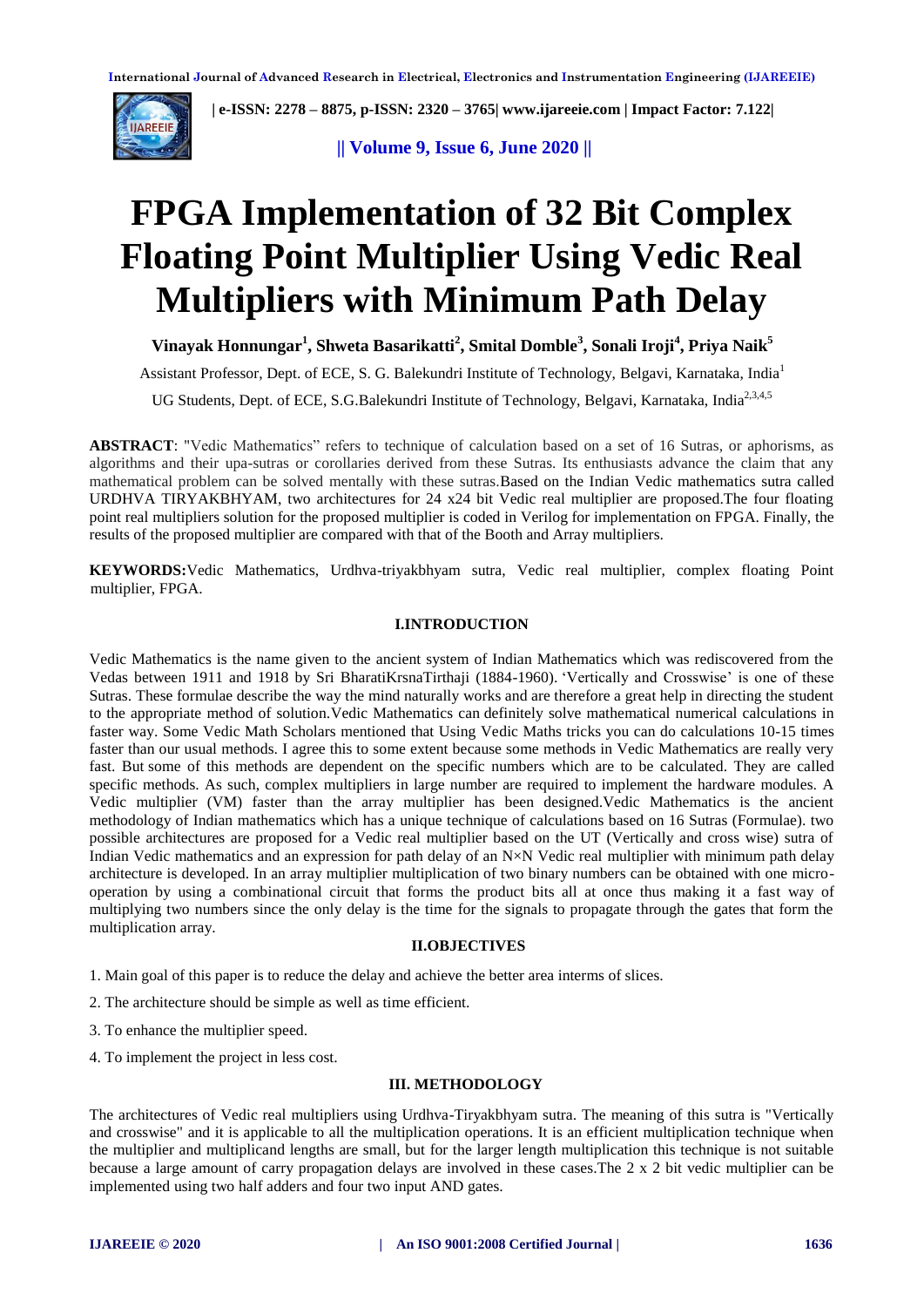

 **| e-ISSN: 2278 – 8875, p-ISSN: 2320 – 3765[| www.ijareeie.com](http://www.ijareeie.com/) | Impact Factor: 7.122|** 

**|| Volume 9, Issue 6, June 2020 ||** 

4 x 4 bit Vedic Multiplier: This architecture uses four 2X2 bit VMs and three 4 bit Ripple Carry Adders((RCAs).Thus, by using Urdhva Tiryakbhyam Sutra in binary multiplication, the number of steps required calculating the final product will be reduced and hence there is a reduction in computational time and increase in speed of the multiplier



Fig. 1: Architecture of the 24 x 24 bit Vedic Multiplier using 8X8 bit Vedic multipliers.

#### **24X24 BIT VEDIC MULTIPLIER BASED ON 8X8 BIT VEDIC MULTIPLIERS**

The 24x24 bit VM architecture is shown in Fig.1.These sutras are used for the multiplication of two numbers in decimal system.The multiplier is based on UrdhavaTriyakbhayam Sutra. In this concept the generation of partial product can be done and then parallel addition of these partial product is done .

**Path Delay Analysis** :The proposed 24 x24 bit VM (Fig.1) requires nine 8 x 8 bit VMs and five 16 bit and three 8 bit adders. Hence, the 24x24 bit VM path delay can be expressed as  $Pd_{24vm} = pd_{8vm} + 3d_{16fa}$  (1)

As one FA requires two HAs and an OR gate, Eq.(1) becomes

 $Pd_{24vm} = d_{and} + 161d_{ha} + 72d_{or} (2)$ 

## **CONVENTIONAL METHOD OF MULTIPLICATION**



Fig. 2:Architecture of the conventional 24 x 24 bit Vedic Multiplier using 12X12 Vedic multipliers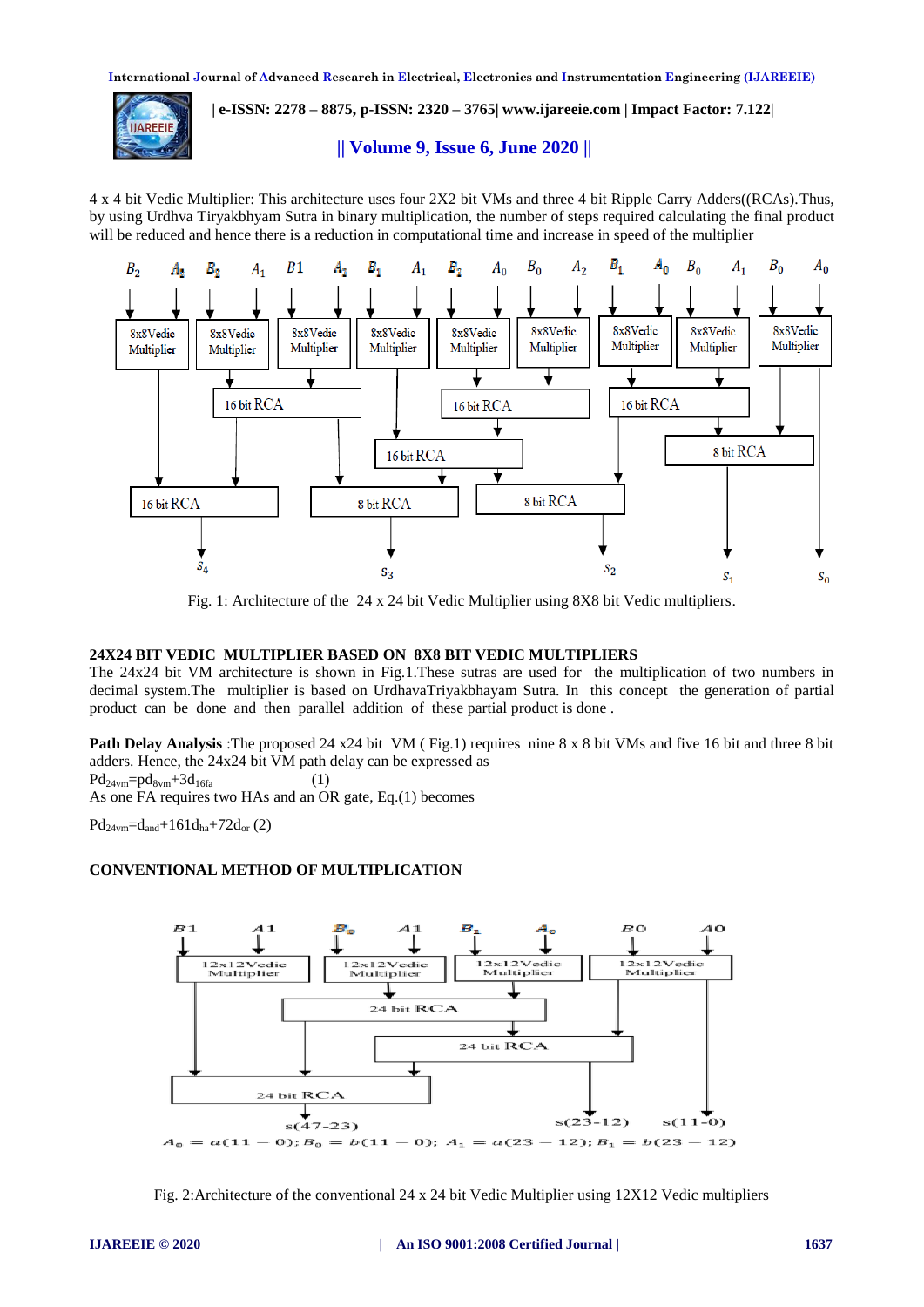

 **| e-ISSN: 2278 – 8875, p-ISSN: 2320 – 3765[| www.ijareeie.com](http://www.ijareeie.com/) | Impact Factor: 7.122|** 

# **|| Volume 9, Issue 6, June 2020 ||**

Four 12x12 bit VMs and three 24 bit RCAs are required for the architecture of 24 x 24 bit VM shown in Figure 6. Therefore, the path delay of 24x 24 bit VM is given by,

 $pd_{24} = pd_{12} + 3d_{24}$  (3)

Since 24 bit adder requires one HA and 23 FAs and using above equation we can rewrite as  $pd_{24vm} = d_{and} + 251d_{ha} + 120d_{or}$  (4)

It can be observed from Eq.(2) that the delay is more ascompared to the path delay expressed by Eq.(4).Thus, theproposed architecture of vedic multiplication(Fig. 1) isfaster than the architecture given in Fig. 2.

#### **IV. LITERATURE REVIEW**

### **1. FPGA Implementation of Complex Multiplier Using Minimum Delay Vedic Real Multiplier by ArchitectureK.DeerghaRao,Ch. Gangadhar 2016**

Proposed two possible architectures of a Vedic real multiplier designed by a Vedic mathematic UrdhvaTiryakbhyam sutra. Based on the path delay analysis of the two architectures, an expression for path delay of an NxN Vedic real multiplier with minimum path delay architecture is developed. Next, we implemented a complex multiplier using three and four real Vedic multipliers solutions. Further, we compared implementation results of the proposed complex Vedic multiplier with that of the four and three real multiplier solutions using the array, and Booth multipliers. The Vedic multiplication is based on an algorithm called Urdhva-Tiryakbhyam(vertical and crosswise) of ancient Indian Vedic mathematics.

#### **2. High Speed ASIC Design of Complex Multiplier Using Vedic Mathematics by PrabirSaha,Arindam Banerjee,Partha Bhattacharyya 14-16 january 2011**

In algorithmic and structural levels, a lot of multiplication techniques had been developed to enhance the efficiency of the multiplier; which encounters the reduction of the partial products and/or the methods for their partial products addition, but the principle behind multiplication was same in all cases. Vedic Mathematics is the ancient system of Indian mathematics which has a unique technique of calculations based on 16 Sutras (Formulae). "Urdhvatiryakbyham" is a Sanskrit word means vertically and crosswise formula is used for smaller number multiplication.

#### **3. Multiplier design based on ancient Indian Vedic Mathematics by Honey DurgaTiwari, GanzorigGankhuyag, Chan Mo Kim, Yong Beom Cho,2008**

In an array multiplier multiplication of two binary numbers can be obtained with one micro-operation by using a combinational circuit that forms the product bits all at once thus making it a fast way of multiplying two numbers since the only delay is the time for the signals to propagate through the gates that form the multiplication array. Another improvement in themultiplier is by reducing the numbers of partial products generated. The Booth recording multiplier is one such multiplier; it scans the three bits at a time to reduce the number of partial products. The method of Booth recording reduces the numbers of adders and hence the delay required to produce the partial sums by examining three bits at a time. The high performance of Booth multiplier comes with the drawback of power consumption. The reason for this is the large number of adder cells (15 cells for 8 rows-120 core cells) that consume power.The conclusion is that the current methodology of multiplication leads to more consumption of power and reduction in efficiency.

## **4. Efficient FPGA Implementation of Complex Multipliers using the Logarithmic Number System by M.Y.Kong,2008**

In many real-time DSP applications, high performance is a prime target. However, achieving this may be done at the expense of area, power dissipation and accuracy. Attempts have been made to use alternative number systems to optimize the realization of arithmetic blocks, maintaining high performance without incurring prohibitive area and power increases. This paper presents the FPGA implementation of complex multipliers based on the logarithmic number system. Synthesis results show that a design with a 10-stage pipeline can achieve a maximum clock rate of 224 MHz and 140 MHz for 16-bit and 32-bit designs, respectively. Both designs use the lowest amount of hardware in terms of gate equivalents as compared to a complex multiplier built with regular FPGA features. The method of Booth recording reduces the numbers of adders and hence the delay required to produce the partial sumsby examining three bits at a time. The high performance of Booth multiplier comes with the drawback of power consumption.

## **V. ADVANTAGES**

- Increases speed and accuracy.
- Improved academic performance and instant results.
- Sharpens your mind, increases mental agility and intelligence.
- Increase visualization and concentration in children.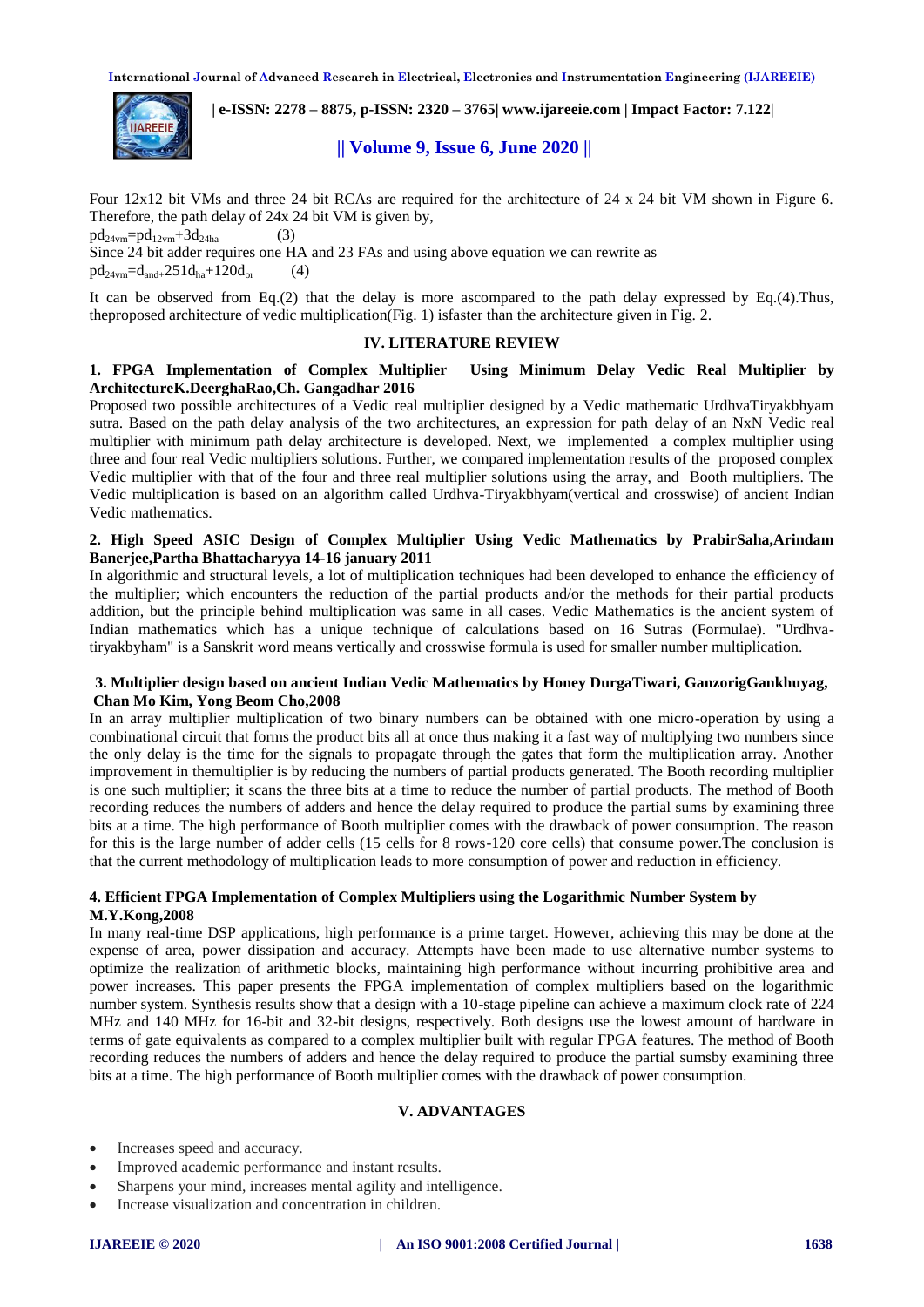**IAREEIE** 

 **| e-ISSN: 2278 – 8875, p-ISSN: 2320 – 3765[| www.ijareeie.com](http://www.ijareeie.com/) | Impact Factor: 7.122|** 

# **|| Volume 9, Issue 6, June 2020 ||**

- Become a mental calculator.
- When compared to conventional method, it enables faster calculations. Thus, a lot of time gets saved.
- Acts as a tool for reducing finger counting and written work.

#### **VI. RESULT**

The proposed 24x24 bit Vedic multiplier using nine 8x8 Vedic multipliers solution is coded in Verilog and implemented on FPGA

| Type of vedic multiplier | 24X24 bit vedic multiplier | 24X24 bit using conventional |  |  |  |
|--------------------------|----------------------------|------------------------------|--|--|--|
| Area consumed            | $1300$ LUTs                | 1345 LUTs                    |  |  |  |
| Delay(ns)                | 21.77ns                    | 39.916ns                     |  |  |  |

It is inferred from the results that the proposed complex floating point Vedic multiplier is much faster as compared to the array, and Booth complex multipliers with little increase in total power

|             |       |                 |          |          |         |        |  | 464.000 ns |    |  |
|-------------|-------|-----------------|----------|----------|---------|--------|--|------------|----|--|
| <b>Name</b> | Value | 0 <sub>ns</sub> | $100$ ns | 200 ns   | 300 ns  | 400 ns |  | 500 ns     | 60 |  |
| s[47:0]     | 1836  | 0               | 47101352 | 22444136 | 6856704 |        |  | 1836       |    |  |
| a[23:0]     | 34    | 0               | 1367     | 6578     | 1984    |        |  | 34         |    |  |
| b[23:0]     | 54    | 0               | 34456    | 3412     | 3456    |        |  | 54         |    |  |
|             |       |                 |          |          |         |        |  |            |    |  |

#### **VII. CONCLUSION AND FUTURESCOPE**

Vedic multiplier is faster than array and booth multiplier. Vedic multiplier has the greatest advantage as compared to other multipliers over gate delays and regularity of structures. As the number of bits increased from 8x8 to 24x24 bits the timing delay is greatly reduced for vedic multiplier as compared to other multipliers. The path delay analysis of the new architecture is performed in comparison with the conventional 24 x 24 real Vedic multiplier and has been shown that the new architecture has less path delay than the conventional architecture.

Further, four 32 bit floating point real Vedic multipliers solution for the 32 bit complex floating point Vedic multiplier can be coded in Verilog and execute on a FPGA device.

It is concluded from the results that the proposed Vedic multiplier is much faster(more than twice) as compared to Booth and array multipliers but with little increase in power consumption.

## **REFERENCES**

[1] K.Hwang, Computer Arithmetic: Principles, Architecture and Design. New York: John Wiley & Sons, 1979.

[2] M.Y. Kong., J. P Langlois, and D. Al-Khalili,, "Efficient FPGA implementation of complex multipliers using the logarithmic number system," Proc. IEEE ISCAS, pp. 3154-3157, May, 2008.

[3] H.D.Tiwari, G.Gankhuyag, C.M. Kim,, and Y.B.Cho,"Multiplier design based on ancient Indian Vedic Mathematics,"Proc. IEEE ISOCC'08, Vol.2, pp.65-68, 2008..